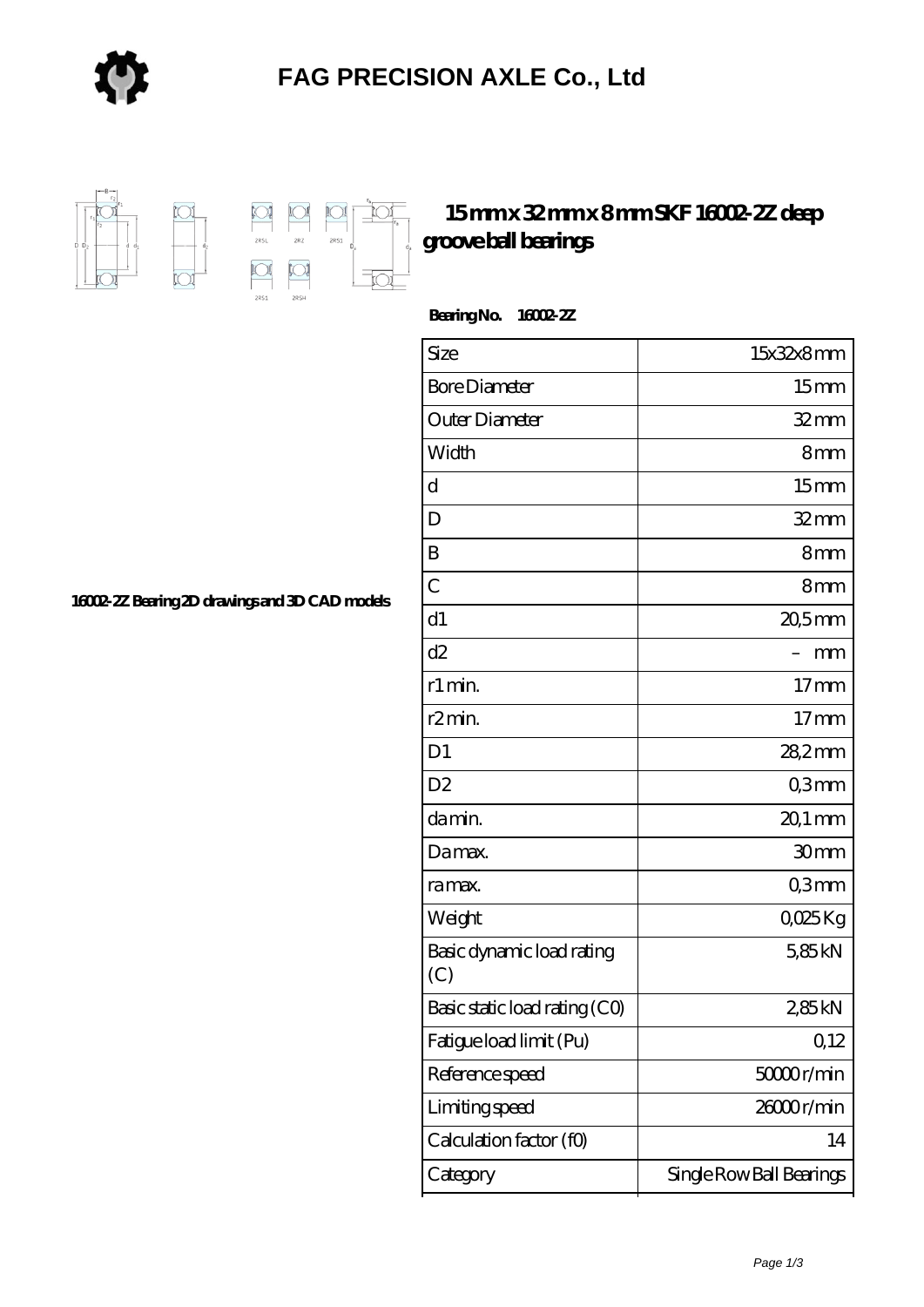

## **[FAG PRECISION AXLE Co., Ltd](https://ggkbs.com)**

| Inventory                          | 0 <sup>0</sup>                                                                                                                                                                                |
|------------------------------------|-----------------------------------------------------------------------------------------------------------------------------------------------------------------------------------------------|
| Manufacturer Name                  | <b>SKF</b>                                                                                                                                                                                    |
| Minimum Buy Quantity               | N/A                                                                                                                                                                                           |
| Weight / Kilogram                  | 0031                                                                                                                                                                                          |
| Product Group                      | <b>BOO308</b>                                                                                                                                                                                 |
| Enclosure                          | 2 Metal Shields                                                                                                                                                                               |
| Precision Class                    | ABEC 1   ISO PO                                                                                                                                                                               |
| Maximum Capacity / Filling<br>Slot | No                                                                                                                                                                                            |
| Rolling Element                    | <b>Ball Bearing</b>                                                                                                                                                                           |
| Snap Ring                          | No                                                                                                                                                                                            |
| Internal Special Features          | No                                                                                                                                                                                            |
| Cage Material                      | Steel                                                                                                                                                                                         |
| Internal Clearance                 | CO-Medium                                                                                                                                                                                     |
| Inch - Metric                      | Metric                                                                                                                                                                                        |
| Long Description                   | 15MM Bore; 32MM<br>Outside Diameter; 8MM<br>Outer Race Diameter; 2<br>Metal Shields; Ball Bearing;<br>ABEC 1   ISO PQ No Filling<br>Slot; No Snap Ring No<br><b>Internal Special Features</b> |
| Category                           | Single Row Ball Bearing                                                                                                                                                                       |
| <b>UNSPSC</b>                      | 31171504                                                                                                                                                                                      |
| Harmonized Tariff Code             | 8482105068                                                                                                                                                                                    |
| Noun                               | Bearing                                                                                                                                                                                       |
| Keyword String                     | Ball                                                                                                                                                                                          |
| Manufacturer URL                   | http://www.skf.com                                                                                                                                                                            |
| Manufacturer Item Number           | $1600 - 2Z$                                                                                                                                                                                   |
| Weight/LBS                         | 0009                                                                                                                                                                                          |
| Outer Race Width                   | 0.315 Inch   8 Millimeter                                                                                                                                                                     |
| Outside Diameter                   | 1.26Inch   32 Millimeter                                                                                                                                                                      |
| Bore                               | 0.591 Inch   15 Millimeter                                                                                                                                                                    |
| bore diameter:                     | 15 <sub>mm</sub>                                                                                                                                                                              |
|                                    |                                                                                                                                                                                               |